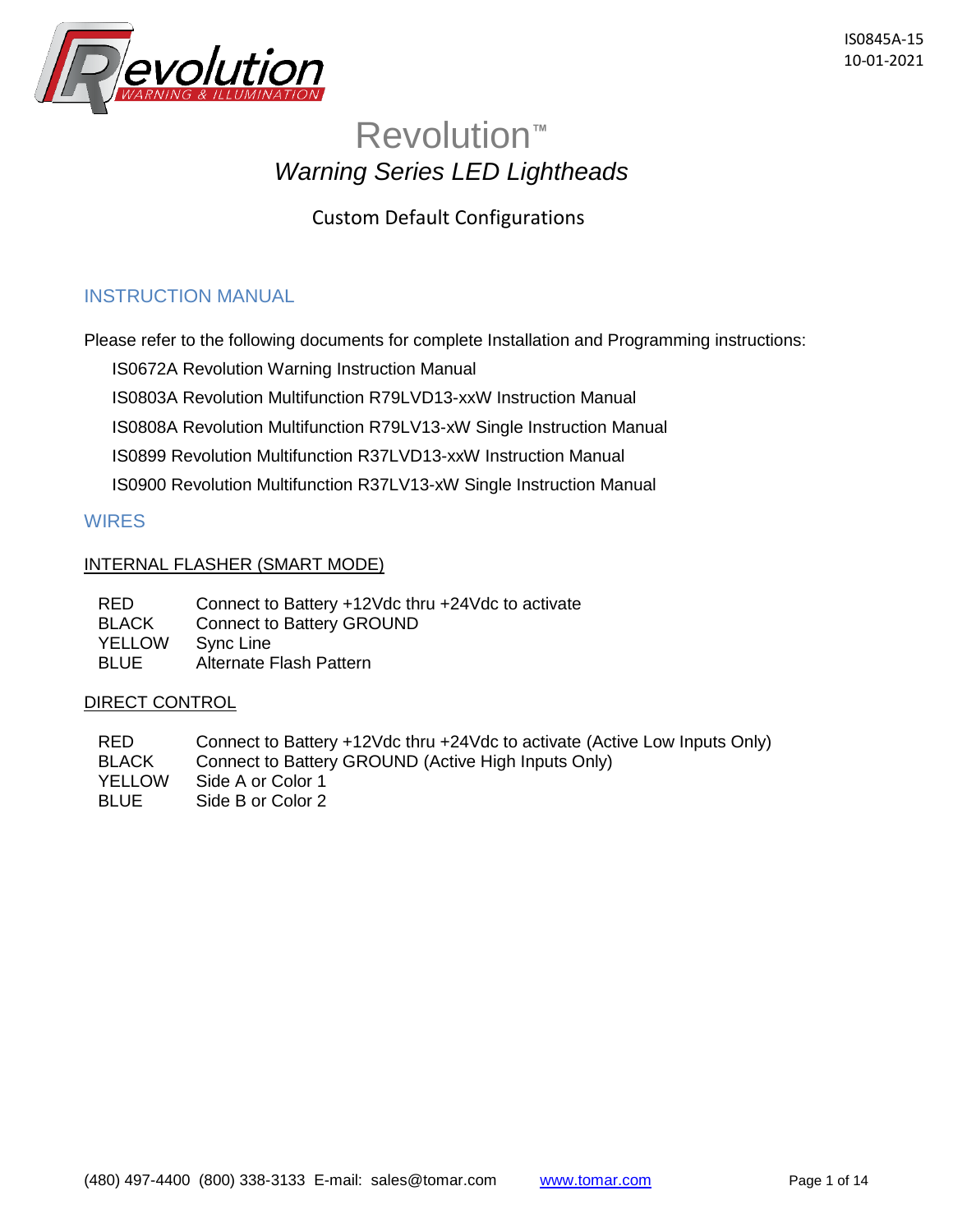

# DEFAULT SETTINGS

#### **For the R46-W-RW-00:**

Direct Control Mode, Inputs are Active High.

YELLOW wire Left Half

BLUE wire Right Half

## **For the R37-W-R-01, R46-W-R-01 and R79-W-R-01:**

Smart Control Mode, Inputs are Active High.

| Primary Flash Pattern:   | Simultaneous Phase 0 pattern, Neobe flash, 75 FPM,<br>Left/Right Quadrant Split, Color 1 (color x), Full Brightness. |
|--------------------------|----------------------------------------------------------------------------------------------------------------------|
| Alternate Flash Pattern: | Simultaneous Phase 0 pattern, Neobe flash, 75 FPM,<br>Left/Right Quadrant Split, Color 1 (color x), Full Brightness. |

## **For the R37-W-R-02, R46-W-R-02 and R79-W-R-02:**

Smart Control Mode, Inputs are Active High.

| Primary Flash Pattern:   | Simultaneous Phase 1 pattern, Neobe flash, 75 FPM,<br>Left/Right Quadrant Split, Color 1 (color x), Full Brightness. |
|--------------------------|----------------------------------------------------------------------------------------------------------------------|
| Alternate Flash Pattern: | Simultaneous Phase 0 pattern, Neobe flash, 75 FPM,<br>Left/Right Quadrant Split, Color 1 (color x), Full Brightness. |

#### **For the R37-W-R-03 and R37-W-A-03:**

Smart Control Mode, Inputs are Active High.

| Primary Flash Pattern:   | Simultaneous Phase 0 pattern, Single flash, 75 FPM,<br>Left/Right Quadrant Split, Color 1 (color x), Full Brightness. |
|--------------------------|-----------------------------------------------------------------------------------------------------------------------|
| Alternate Flash Pattern: | Simultaneous Phase 0 pattern, Neobe flash, 75 FPM,<br>Left/Right Quadrant Split, Color 1 (color x), Full Brightness.  |

## **For the R37-W-R-04 and R37-W-A-04:**

| Primary Flash Pattern:   | Simultaneous Phase 1 pattern, Single flash, 75 FPM,<br>Left/Right Quadrant Split, Color 1 (color x), Full Brightness. |
|--------------------------|-----------------------------------------------------------------------------------------------------------------------|
| Alternate Flash Pattern: | Simultaneous Phase 0 pattern, Neobe flash, 75 FPM,<br>Left/Right Quadrant Split, Color 1 (color x), Full Brightness.  |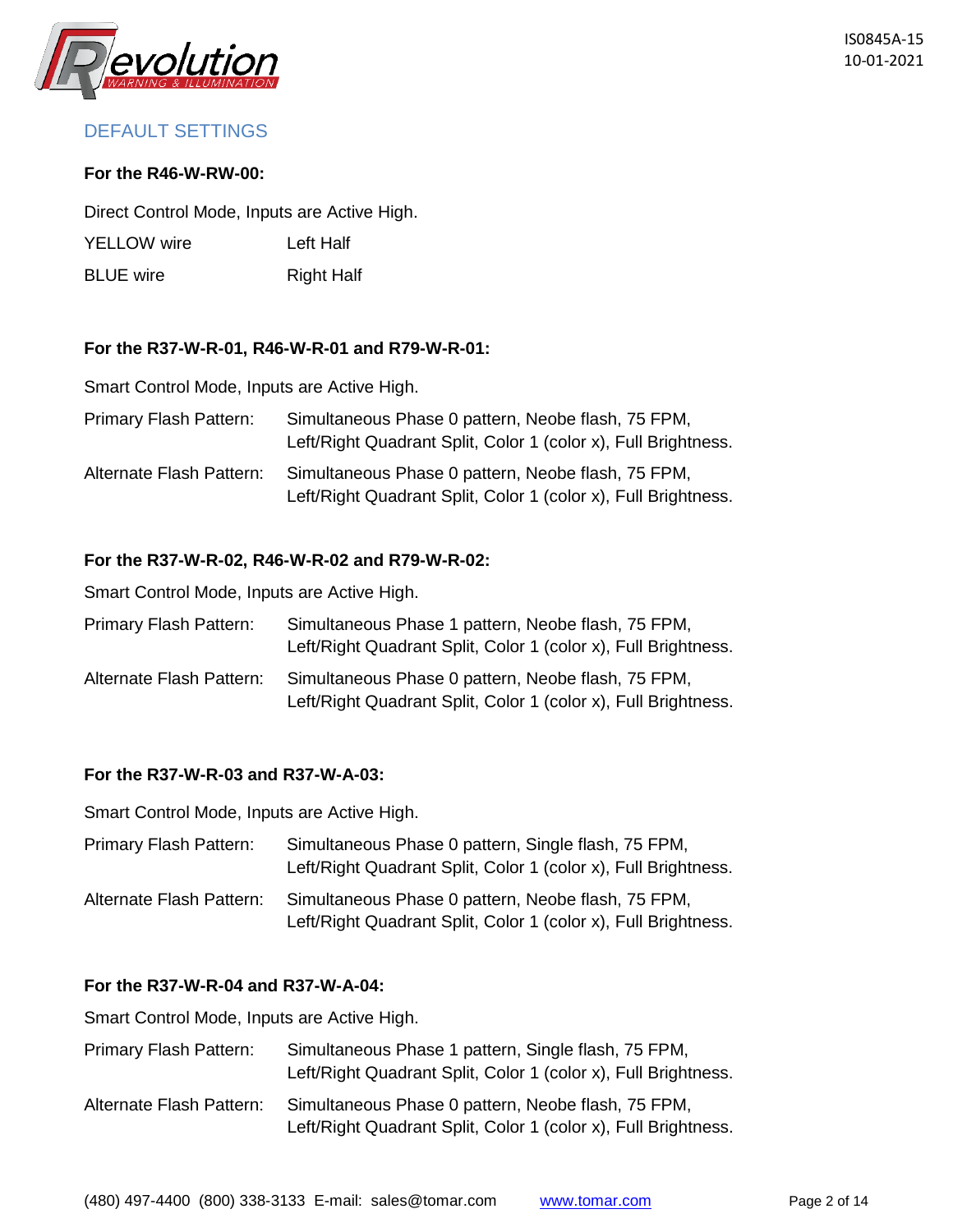

#### **For the R37-W-R-11, R37-W-A-11 and R37C-W-R-11:**

Smart Control Mode, Inputs are Active High.

| <b>Primary Flash Pattern:</b> | Steady Burn pattern, Neobe flash, 150 FPM,<br>Left/Right Quadrant Split, Color 1 (color x), Full Brightness.         |
|-------------------------------|----------------------------------------------------------------------------------------------------------------------|
| Alternate Flash Pattern:      | Simultaneous Phase 0 pattern, Neobe flash, 75 FPM,<br>Left/Right Quadrant Split, Color 1 (color x), Full Brightness. |

#### **For the R37V-W-AB-18:**

Smart Control Mode, Inputs are Active High.

| <b>Primary Flash Pattern:</b> | Alternating pattern, Double flash, 250 FPM,<br>Top/Bottom Quadrant Split, Color 1 (colors x & y), Full Brightness.        |
|-------------------------------|---------------------------------------------------------------------------------------------------------------------------|
| Alternate Flash Pattern:      | Simultaneous Phase 0 pattern, Neobe flash, 75 FPM,<br>Top/Bottom Quadrant Split, Color 1 (colors x & y), Full Brightness. |

#### **For the R46-W-R-11, R46-W-A-11 and R46C-W-R-11:**

Smart Control Mode, Inputs are Active High.

| Primary Flash Pattern:   | Steady Burn pattern, Neobe flash, 150 FPM,<br>Left/Right Quadrant Split, Color 1 (color x), Full Brightness.         |
|--------------------------|----------------------------------------------------------------------------------------------------------------------|
| Alternate Flash Pattern: | Simultaneous Phase 0 pattern, Neobe flash, 75 FPM,<br>Left/Right Quadrant Split, Color 1 (color x), Full Brightness. |

#### **For the R79-W-R-11, R79-W-A-11 and R79C-W-R-11:**

- Primary Flash Pattern: Steady Burn pattern, Neobe flash, 150 FPM, Left/Right Quadrant Split, Color 1 (color x), Full Brightness.
- Alternate Flash Pattern: Simultaneous Phase 0 pattern, Neobe flash, 75 FPM, Left/Right Quadrant Split, Color 1 (color x), Full Brightness.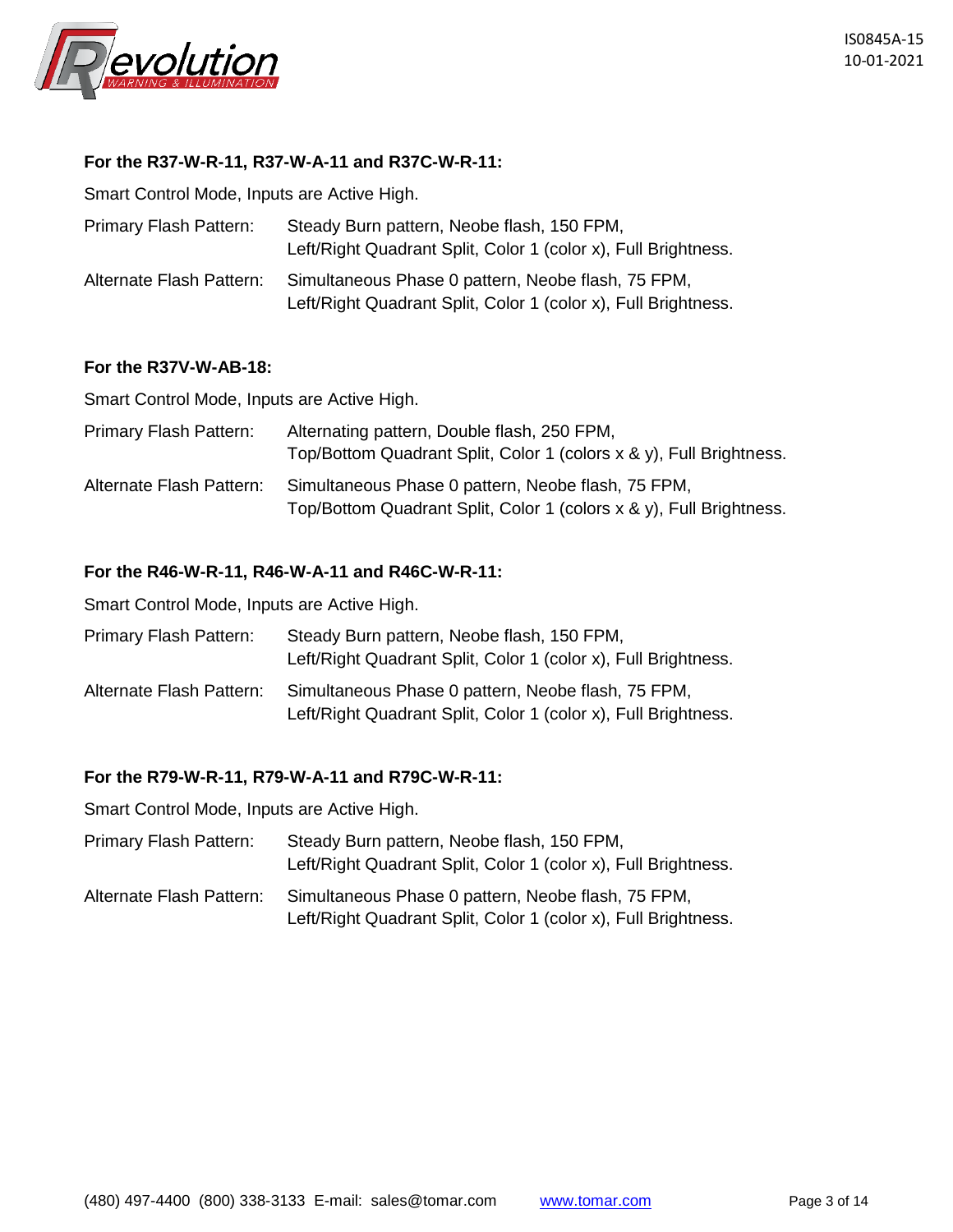

## **For the R79X-W-AA-12 and R79X-W-RB-12:**

Smart Control Mode, Inputs are Active High.

| <b>Primary Flash Pattern:</b> | Alternating pattern, Double flash, 250 FPM,<br>Diagonal Dn/Up Quadrant Split, Color 1 (colors x & y), Full Brightness.        |
|-------------------------------|-------------------------------------------------------------------------------------------------------------------------------|
| Alternate Flash Pattern:      | Simultaneous Phase 0 pattern, Neobe flash, 75 FPM,<br>Diagonal Dn/Up Quadrant Split, Color 1 (colors x & y), Full Brightness. |

#### **For the R79X-W-AA-13 and R79X-W-RB-13:**

Smart Control Mode, Inputs are Active High.

| Primary Flash Pattern:   | Alternating pattern, Double flash, 250 FPM,<br>Diagonal Up/Dn Quadrant Split, Color 1 (colors x & y), Full Brightness.        |
|--------------------------|-------------------------------------------------------------------------------------------------------------------------------|
| Alternate Flash Pattern: | Simultaneous Phase 0 pattern, Neobe flash, 75 FPM,<br>Diagonal Dn/Up Quadrant Split, Color 1 (colors x & y), Full Brightness. |

#### **For the R79-W-W-15:**

Smart Control Mode, Inputs are Active High.

| <b>Primary Flash Pattern:</b> | Flicker pattern, Double flash, 250 FPM,<br>Left/Right Quadrant Split, Color 1 (color x), Full Brightness.   |
|-------------------------------|-------------------------------------------------------------------------------------------------------------|
| Alternate Flash Pattern:      | Steady Burn pattern, Neobe flash, 75 FPM,<br>Left/Right Quadrant Split, Color 1 (color x), Full Brightness. |

#### **For the R46-W-R-25:**

Smart Control Mode, Inputs are Active High.

| Primary Flash Pattern:   | Simultaneous Phase 0 pattern, Neobe flash, 75 FPM,<br>Left/Right Quadrant Split, Color 1 (color x), Full Brightness. |
|--------------------------|----------------------------------------------------------------------------------------------------------------------|
| Alternate Flash Pattern: | Steady Burn pattern, Neobe flash, 75 FPM,<br>Left/Right Quadrant Split, Color 1 (color x), Full Brightness.          |

#### **For the R46-W-R-26:**

| Primary Flash Pattern:   | Simultaneous Phase 1 pattern, Neobe flash, 75 FPM,<br>Left/Right Quadrant Split, Color 1 (color x), Full Brightness. |
|--------------------------|----------------------------------------------------------------------------------------------------------------------|
| Alternate Flash Pattern: | Steady Burn pattern, Neobe flash, 75 FPM,<br>Left/Right Quadrant Split, Color 1 (color x), Full Brightness.          |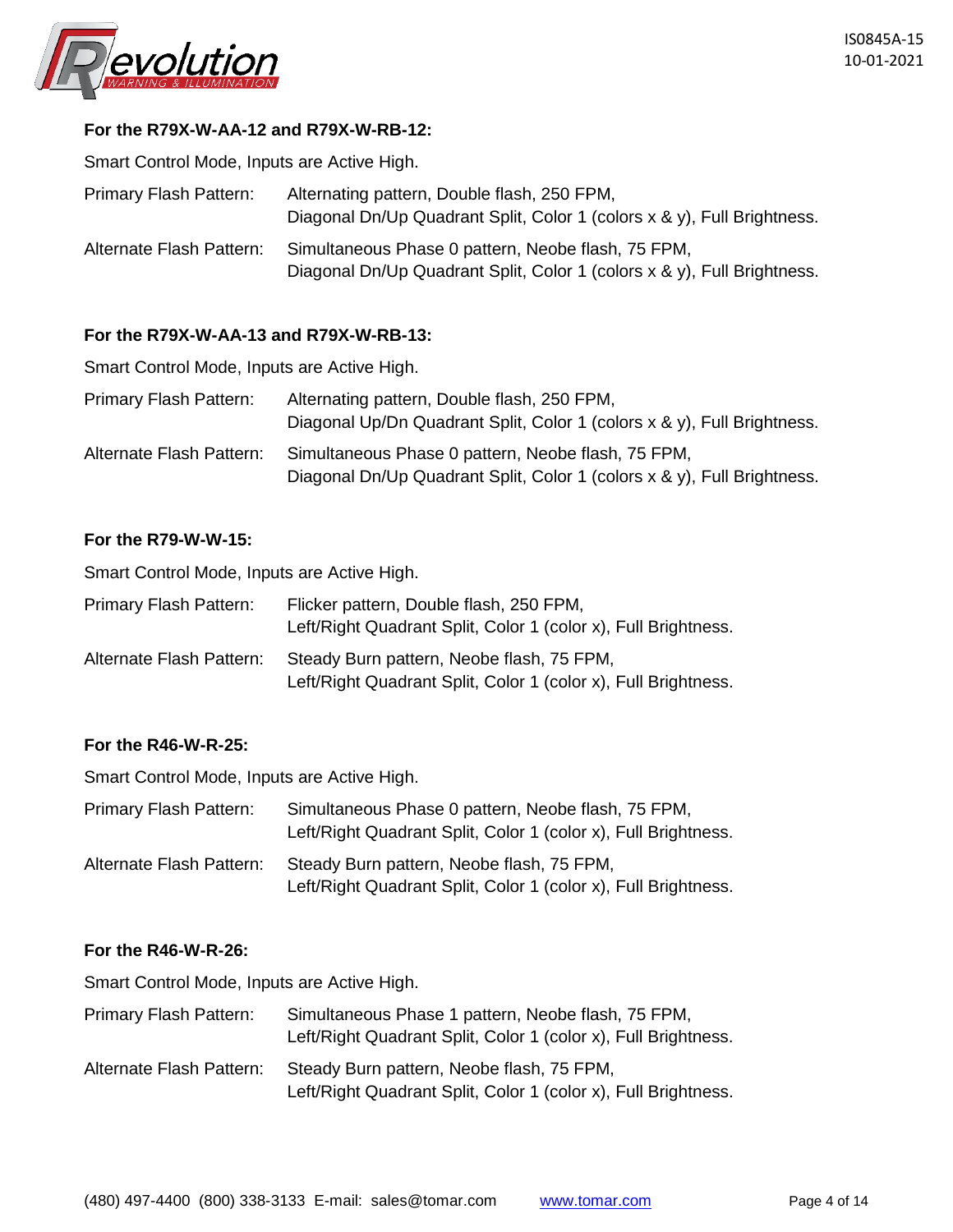

## **For the R46D-W-RW-00:**

Direct Control Mode, Inputs are Active High.

| <b>YELLOW</b> wire | Color 1 (color x) |
|--------------------|-------------------|
| <b>BLUE</b> wire   | Color 2 (color y) |

## **For the R37D-W-RW-01, R46D-W-RW-01 and R79D-W-RW-01:**

Smart Control Mode, Inputs are Active High.

| Primary Flash Pattern:   | Simultaneous Phase 0 pattern, Neobe flash, 75 FPM,<br>Left/Right Quadrant Split, Color 1 (color x), Full Brightness. |
|--------------------------|----------------------------------------------------------------------------------------------------------------------|
| Alternate Flash Pattern: | Steady Burn pattern, Neobe flash, 75 FPM,<br>Left/Right Quadrant Split, Color 2 (color y), Full Brightness.          |

#### **For the R37D-W-RW-02, R46D-W-RW-02 and R79D-W-RW-02:**

Smart Control Mode, Inputs are Active High.

| Primary Flash Pattern:   | Simultaneous Phase 1 pattern, Neobe flash, 75 FPM,<br>Left/Right Quadrant Split, Color 1 (color x), Full Brightness. |
|--------------------------|----------------------------------------------------------------------------------------------------------------------|
| Alternate Flash Pattern: | Steady Burn pattern, Neobe flash, 75 FPM,<br>Left/Right Quadrant Split, Color 2 (color y), Full Brightness.          |

#### **For the R37D-W-RW-03, R46D-W-RW-03 and R79D-W-RW-03:**

Smart Control Mode, Inputs are Active High.

- Primary Flash Pattern: Simultaneous Phase 0 pattern, Neobe flash, 75 FPM, Left/Right Quadrant Split, Color 1 (color x), Full Brightness.
- Alternate Flash Pattern: Flicker pattern, Neobe flash, 75 FPM, Left/Right Quadrant Split, Color 2:1 (color y then x), Full Brightness.

## **For the R37D-W-RW-04, R46D-W-RW-04 and R79D-W-RW-04:**

- Primary Flash Pattern: Simultaneous Phase 1 pattern, Neobe flash, 75 FPM, Left/Right Quadrant Split, Color 1 (color x), Full Brightness.
- Alternate Flash Pattern: Flicker pattern, Neobe flash, 75 FPM, Left/Right Quadrant Split, Color 1:2 (color x then y), Full Brightness.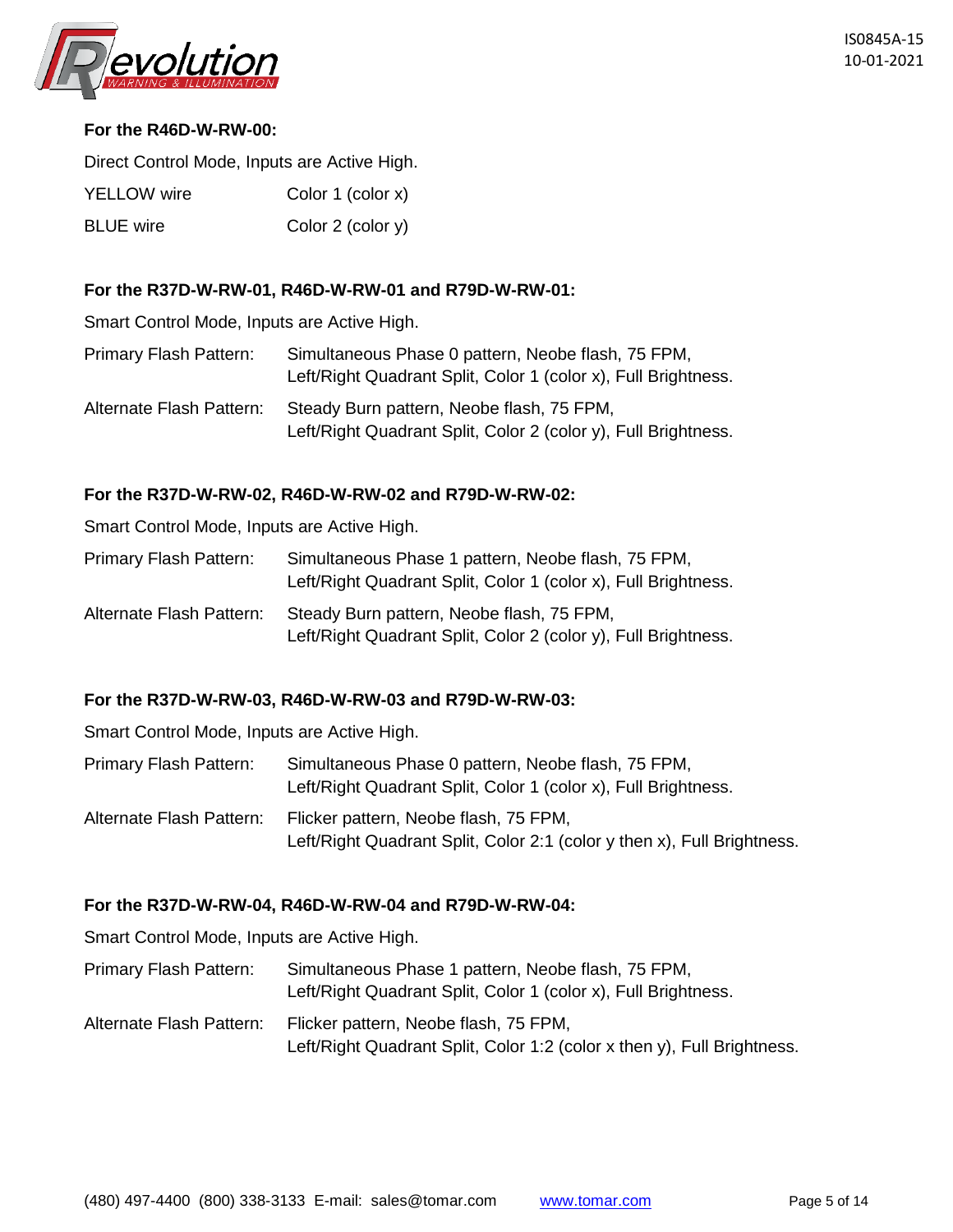

## **For the R37D-W-RW-11, R46D-W-RW-11 and R79D-W-RW-11:**

Smart Control Mode, Inputs are Active High.

| <b>Primary Flash Pattern:</b> | Steady Burn pattern, Neobe flash, 150 FPM,<br>Left/Right Quadrant Split, Color 1 (color x), Full Brightness. |
|-------------------------------|--------------------------------------------------------------------------------------------------------------|
| Alternate Flash Pattern:      | Steady Burn pattern, Neobe flash, 75 FPM,<br>Left/Right Quadrant Split, Color 2 (color y), Full Brightness.  |

#### **For the R46D-W-RW-05:**

Smart Control Mode, Inputs are Active High.

| <b>Primary Flash Pattern:</b> | Flicker pattern, Single flash, 75 FPM,<br>Left/Right Quadrant Split, Color 2:1 (color y then x), Full Brightness.     |
|-------------------------------|-----------------------------------------------------------------------------------------------------------------------|
| Alternate Flash Pattern:      | Simultaneous Phase 0 pattern, Single flash, 75 FPM,<br>Left/Right Quadrant Split, Color 1 (color x), Full Brightness. |

#### **For the R46D-W-RW-06:**

Smart Control Mode, Inputs are Active High.

| Primary Flash Pattern:   | Flicker pattern, Single flash, 75 FPM,<br>Left/Right Quadrant Split, Color 1:2 (color x then y), Full Brightness.     |
|--------------------------|-----------------------------------------------------------------------------------------------------------------------|
| Alternate Flash Pattern: | Simultaneous Phase 1 pattern, Single flash, 75 FPM,<br>Left/Right Quadrant Split, Color 1 (color x), Full Brightness. |

#### **For the R46LLD-W-RAW-01:**

Smart Control Mode, Inputs are Active High.

| Primary Flash Pattern:   | Alternating pattern, Neobe flash, 75 FPM,<br>Right/Left Quadrant Split, Color 1 (colors x & y), Full Brightness. |
|--------------------------|------------------------------------------------------------------------------------------------------------------|
| Alternate Flash Pattern: | Steady Burn pattern, Neobe flash 75 FPM,<br>Left/Right Quadrant Split, Color 2 (color z), Full Brightness.       |

#### **For the R46LLD-W-RAW-02:**

Smart Control Mode, Inputs are Active High.

Primary Flash Pattern: Alternating pattern, Neobe flash, 75 FPM, Left/Right Quadrant Split, Color 1 (colors x & y), Full Brightness. Alternate Flash Pattern: Steady Burn pattern, Neobe flash 75 FPM, Left/Right Quadrant Split, Color 2 (color z), Full Brightness.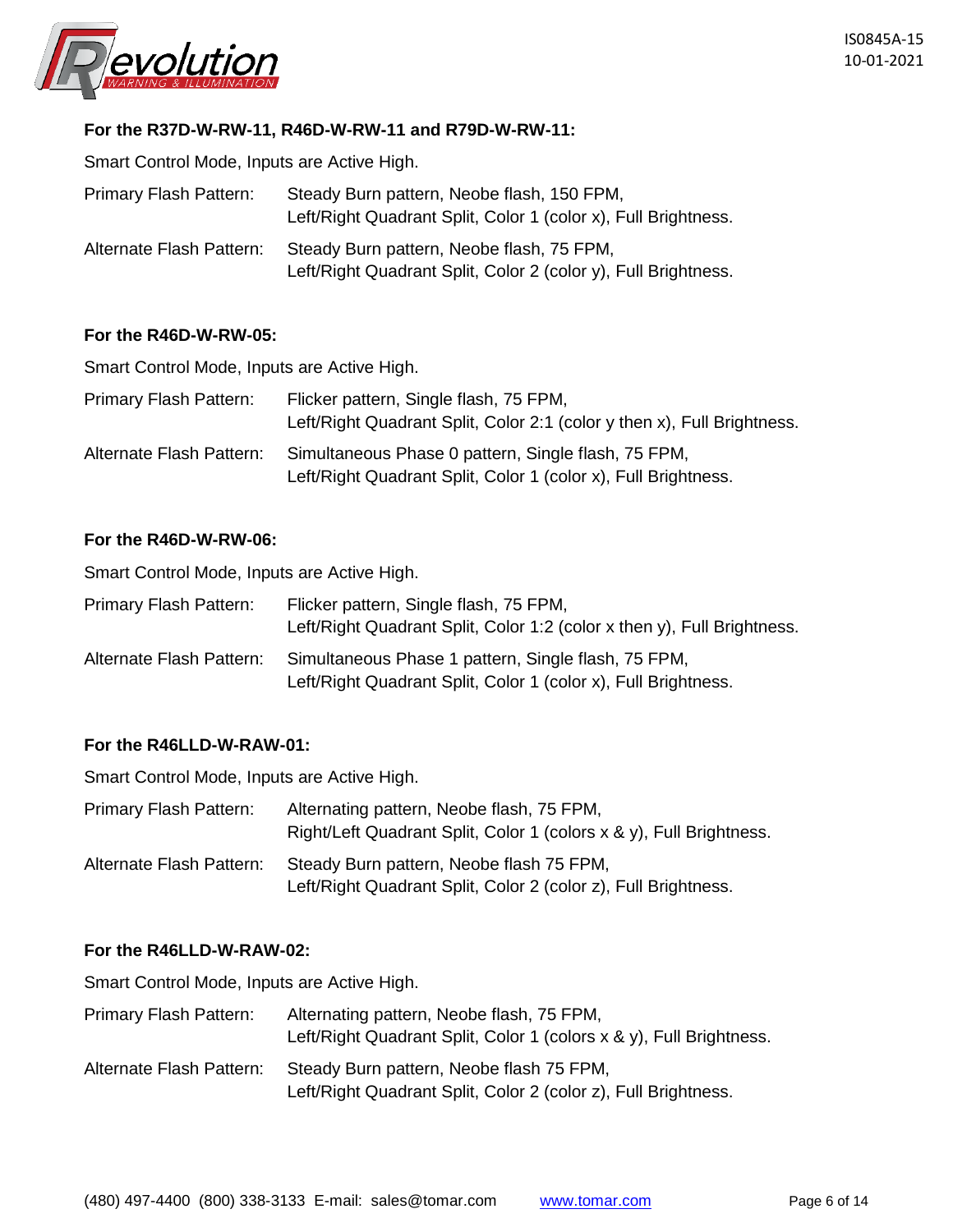

#### **For the R46LD-W-RBW-14:**

Smart Control Mode, Inputs are Active High.

| <b>Primary Flash Pattern:</b> | Alternating pattern, Double flash, 250 FPM,<br>Left/Right Quadrant Split, Color 1 (colors $x \& y$ ), Full Brightness. |
|-------------------------------|------------------------------------------------------------------------------------------------------------------------|
| Alternate Flash Pattern:      | Steady Burn pattern, Neobe flash, 75 FPM,<br>Left/Right Quadrant Split, Color 2 (color z), Full Brightness.            |

#### **For the R79D-AR-09:**

Smart Control Mode, Inputs are Active High.

| <b>Primary Flash Pattern:</b> | Flicker pattern, Neobe flash, 75 FPM,<br>Left/Right Quadrant Split, Color 2:1 (color y then x), Full Brightness. |
|-------------------------------|------------------------------------------------------------------------------------------------------------------|
| Alternate Flash Pattern:      | Steady Burn pattern, Neobe flash, 75 FPM,<br>Left/Right Quadrant Split, Color 2 (color y), Full Brightness.      |

#### **For the R79D-AR-10:**

Smart Control Mode, Inputs are Active High.

| Primary Flash Pattern:   | Flicker pattern, Neobe flash, 75 FPM,<br>Left/Right Quadrant Split, Color 1:2 (color x then y), Full Brightness. |
|--------------------------|------------------------------------------------------------------------------------------------------------------|
| Alternate Flash Pattern: | Steady Burn pattern, Neobe flash, 75 FPM,<br>Left/Right Quadrant Split, Color 2 (color y), Full Brightness.      |

#### **For the R79XD-W-RBW-16:**

| Primary Flash Pattern:   | Alternating pattern, Double flash, 250 FPM,                                                                     |
|--------------------------|-----------------------------------------------------------------------------------------------------------------|
|                          | Diagonal Dn/Up Quadrant Split, Color 1/2 (colors x & y then z),<br>Full Brightness.                             |
| Alternate Flash Pattern: | Steady Burn pattern, Neobe flash, 75 FPM,<br>Diagonal Dn/Up Quadrant Split, Color 2 (color z), Full Brightness. |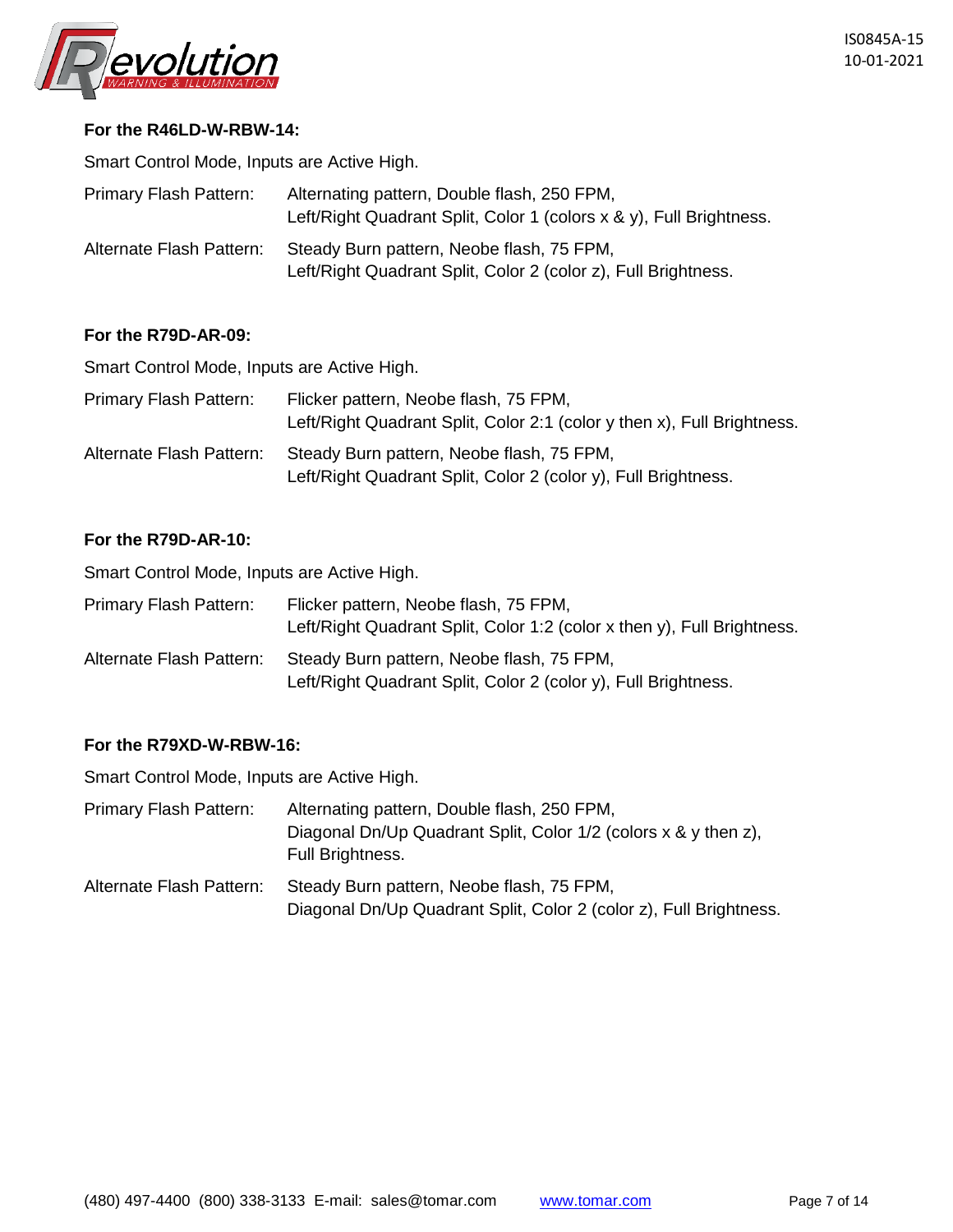

#### **For the R79XD-W-RBW-17:**

Smart Control Mode, Inputs are Active High.

| <b>Primary Flash Pattern:</b> | Alternating pattern, Double flash, 250 FPM,<br>Diagonal Up/Dn Quadrant Split, Color 1/2 (colors x & y then z),<br>Full Brightness. |
|-------------------------------|------------------------------------------------------------------------------------------------------------------------------------|
| Alternate Flash Pattern:      | Steady Burn pattern, Neobe flash, 75 FPM,<br>Diagonal Dn/Up Quadrant Split, Color 2 (color z), Full Brightness.                    |

#### **For the R46D-W-AR-19:**

Smart Control Mode, Inputs are Active High.

| <b>Primary Flash Pattern:</b> | Flicker pattern, Neobe flash, 75 FPM,<br>Left/Right Quadrant Split, Color 2:1 (color y then x), Full Brightness.  |
|-------------------------------|-------------------------------------------------------------------------------------------------------------------|
| Alternate Flash Pattern:      | Flicker pattern, Neobe flash, 120 FPM,<br>Left/Right Quadrant Split, Color 2:1 (color y then x), Full Brightness. |

## **For the R46D-W-AR-20:**

| <b>Primary Flash Pattern:</b> | Flicker pattern, Neobe flash, 75 FPM,<br>Left/Right Quadrant Split, Color 1:2 (color x then y), Full Brightness.  |
|-------------------------------|-------------------------------------------------------------------------------------------------------------------|
| Alternate Flash Pattern:      | Flicker pattern, Neobe flash, 120 FPM,<br>Left/Right Quadrant Split, Color 1:2 (color x then y), Full Brightness. |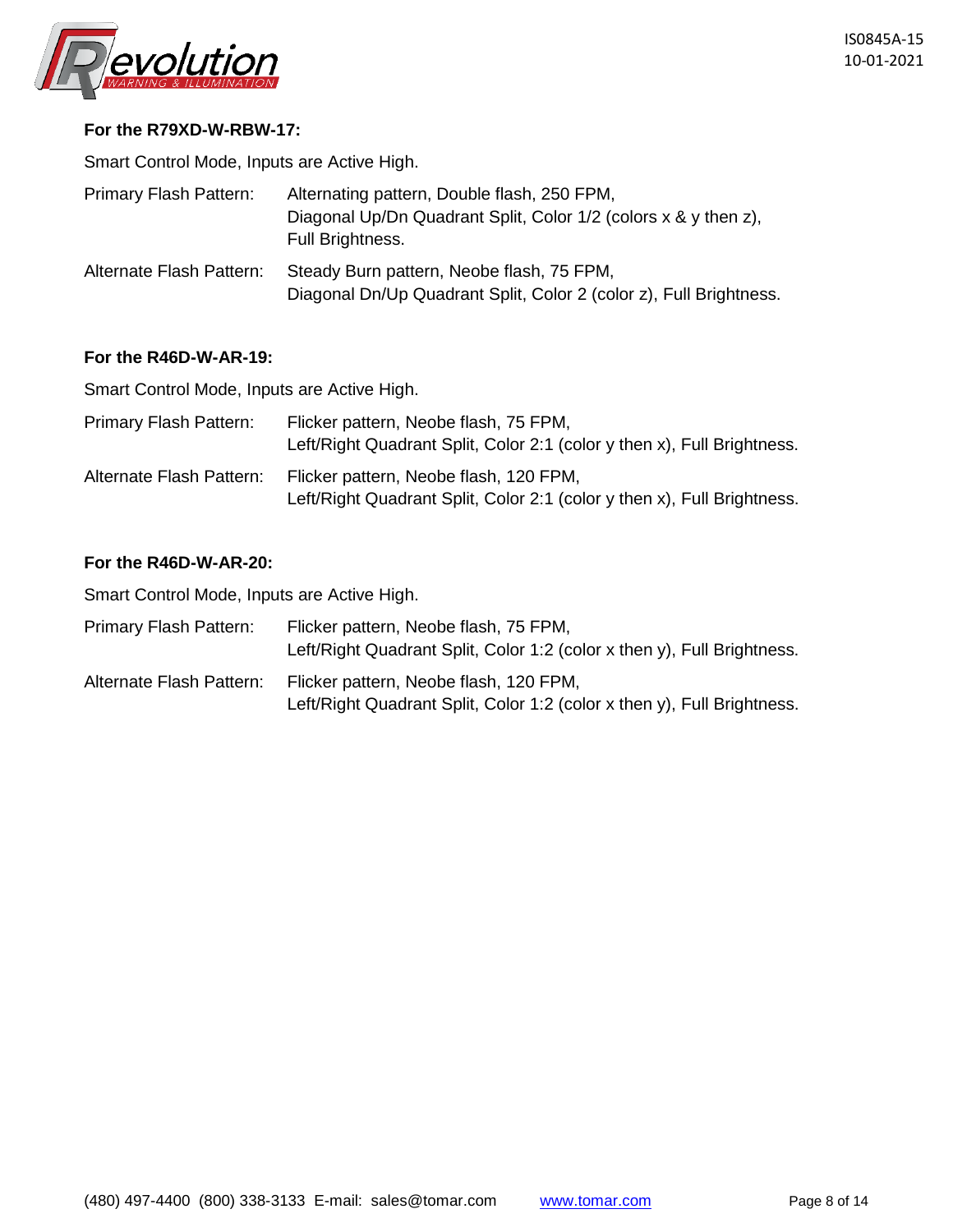

#### **For the R79LV13-RW-00:**

Direct Control Mode, Inputs are Active High.

| <b>Primary Flash Pattern:</b> | Direct Control, Neobe flash, 150 FPM,<br>Left/Right Quadrant Split, Color 1 (color x), Full Brightness.              |
|-------------------------------|----------------------------------------------------------------------------------------------------------------------|
| Alternate Flash Pattern:      | Simultaneous Phase 0 pattern, Neobe flash, 75 FPM,<br>Left/Right Quadrant Split, Color 1 (color x), Full Brightness. |

#### **For the R79LV13-RW-01:**

Smart Control Mode, Inputs are Active High.

| Primary Flash Pattern:   | Simultaneous Phase 0 pattern, Neobe flash, 75 FPM,<br>Left/Right Quadrant Split, Color 1 (color x), Full Brightness. |
|--------------------------|----------------------------------------------------------------------------------------------------------------------|
| Alternate Flash Pattern: | Simultaneous Phase 0 pattern, Neobe flash, 75 FPM,<br>Left/Right Quadrant Split, Color 1 (color x), Full Brightness. |

## **For the R79LV13-RW-02:**

Smart Control Mode, Inputs are Active High.

| Primary Flash Pattern:   | Simultaneous Phase 1 pattern, Neobe flash, 75 FPM,<br>Left/Right Quadrant Split, Color 1 (color x), Full Brightness. |
|--------------------------|----------------------------------------------------------------------------------------------------------------------|
| Alternate Flash Pattern: | Simultaneous Phase 0 pattern, Neobe flash, 75 FPM,<br>Left/Right Quadrant Split, Color 1 (color x), Full Brightness. |

## **For the R37LV13-AW-03:**

Smart Control Mode, Inputs are Active High.

| Primary Flash Pattern:   | Simultaneous Phase 0 pattern, Neobe flash, 75 FPM,<br>Left/Right Quadrant Split, Color 1 (color x), Full Brightness. |
|--------------------------|----------------------------------------------------------------------------------------------------------------------|
| Alternate Flash Pattern: | Steady Burn pattern, Neobe flash, 75 FPM,                                                                            |
|                          | Left/Right Quadrant Split, Color 1 (color x), Full Brightness.                                                       |

#### **For the R37LV13-AW-04:**

| Primary Flash Pattern:   | Simultaneous Phase 1 pattern, Neobe flash, 75 FPM,             |
|--------------------------|----------------------------------------------------------------|
|                          | Left/Right Quadrant Split, Color 1 (color x), Full Brightness. |
| Alternate Flash Pattern: | Steady Burn pattern, Neobe flash, 75 FPM,                      |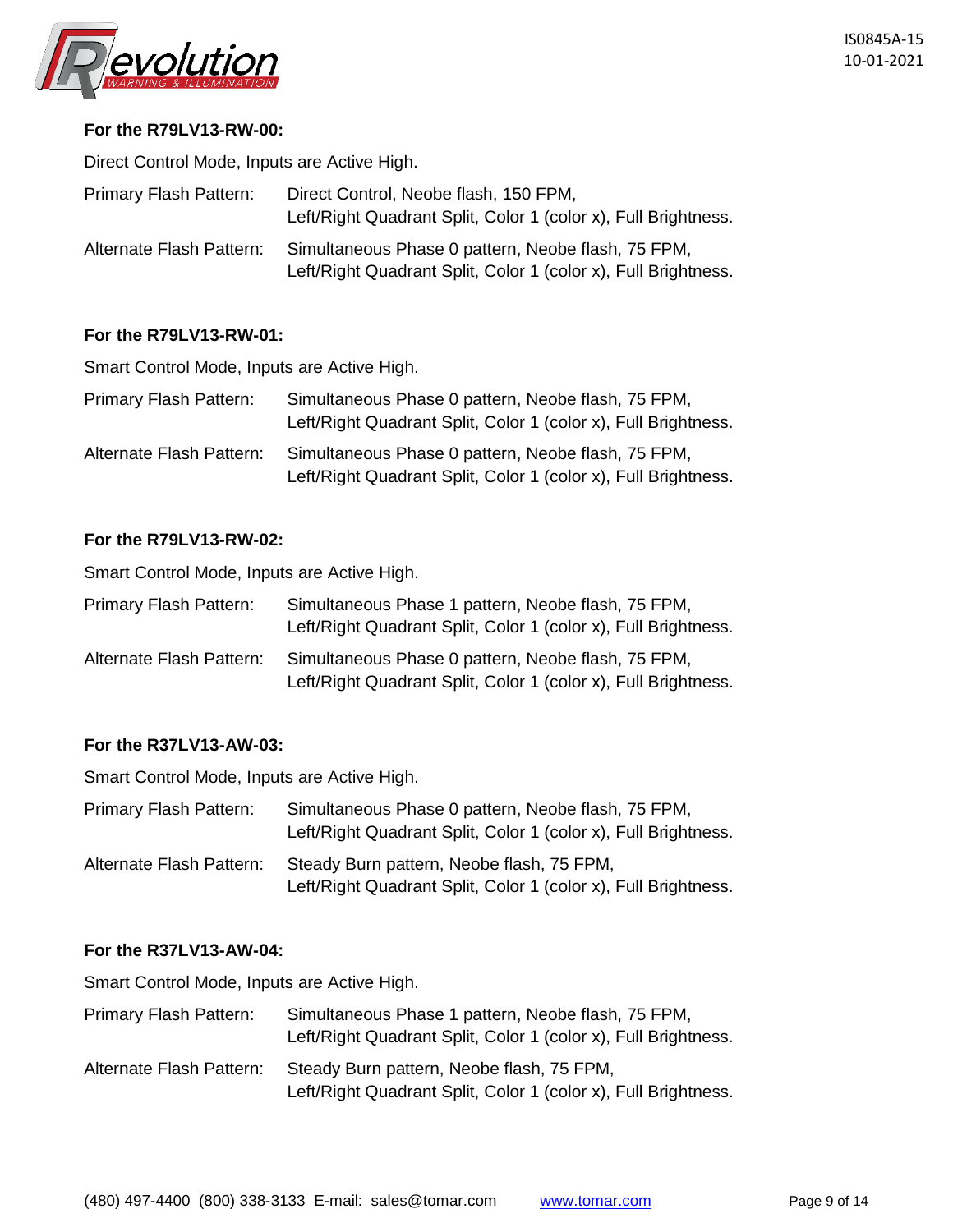

## **For the R37LVD13-AWW-01, R79LVD13-RAW-01:**

Smart Control Mode, Inputs are Active High.

| <b>Primary Flash Pattern:</b> | Flicker pattern, Neobe flash, 75 FPM,<br>Left/Right Quadrant Split, Color 1:2 (color x then y), Full Brightness. |
|-------------------------------|------------------------------------------------------------------------------------------------------------------|
| Alternate Flash Pattern:      | Steady Burn pattern, Neobe flash, 75 FPM,<br>Left/Right Quadrant Split, Color 2 (color y), Full Brightness.      |

#### **For the R37LVD13-AWW-02, R79LVD13-RAW-02:**

Smart Control Mode, Inputs are Active High.

| Primary Flash Pattern:   | Flicker pattern, Neobe flash, 75 FPM,<br>Left/Right Quadrant Split, Color 2:1 (color y then x), Full Brightness. |
|--------------------------|------------------------------------------------------------------------------------------------------------------|
| Alternate Flash Pattern: | Steady Burn pattern, Neobe flash, 75 FPM,<br>Left/Right Quadrant Split, Color 2 (color y), Full Brightness.      |

#### **For the R79LVD13-RWW-23:**

Smart Control Mode, Inputs are Active High.

| Primary Flash Pattern:   | Simultaneous Phase 0 pattern, Neobe flash, 75 FPM,<br>Left/Right Quadrant Split, Color 1 (color x), Full Brightness. |
|--------------------------|----------------------------------------------------------------------------------------------------------------------|
| Alternate Flash Pattern: | Steady Burn pattern, Neobe flash, 75 FPM,<br>Left/Right Quadrant Split, Color 2 (color y), Full Brightness.          |

#### **For the R79LVD13-RWW-24:**

- Primary Flash Pattern: Simultaneous Phase 1 pattern, Neobe flash, 75 FPM, Left/Right Quadrant Split, Color 1 (color x), Full Brightness.
- Alternate Flash Pattern: Steady Burn pattern, Neobe flash, 75 FPM, Left/Right Quadrant Split, Color 2 (color y), Full Brightness.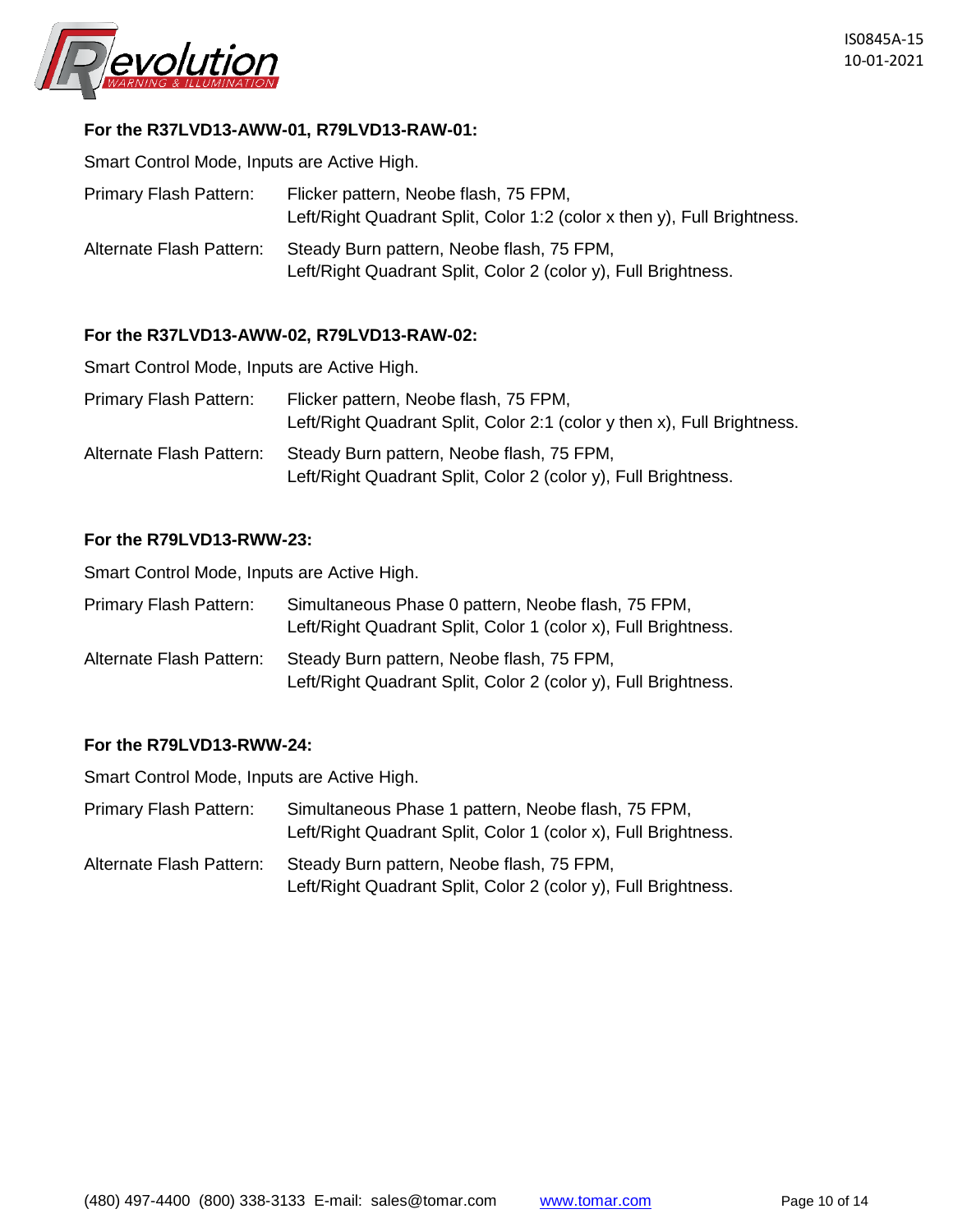

#### **For the R79LLD-RBW-29:**

Smart Control Mode, Inputs are Active High.

| <b>Primary Flash Pattern:</b> | Combination pattern, Neobe flash, 75 FPM,<br>Left/Right Quadrant Split, Color 1/2 (colors x & y, then z), Full Brightness. |
|-------------------------------|----------------------------------------------------------------------------------------------------------------------------|
| Alternate Flash Pattern:      | Steady Burn pattern, Neobe flash, 75 FPM,<br>Left/Right Quadrant Split, Color 2 (color z), Full Brightness.                |

#### **For the R79LLD-RBW-30:**

| Primary Flash Pattern:   | Combination pattern, Neobe flash, 75 FPM,<br>Left/Right Quadrant Split, Color $2/1$ (color z, then x & y), Full Brightness. |
|--------------------------|-----------------------------------------------------------------------------------------------------------------------------|
| Alternate Flash Pattern: | Steady Burn pattern, Neobe flash, 75 FPM,<br>Left/Right Quadrant Split, Color 2 (color z), Full Brightness.                 |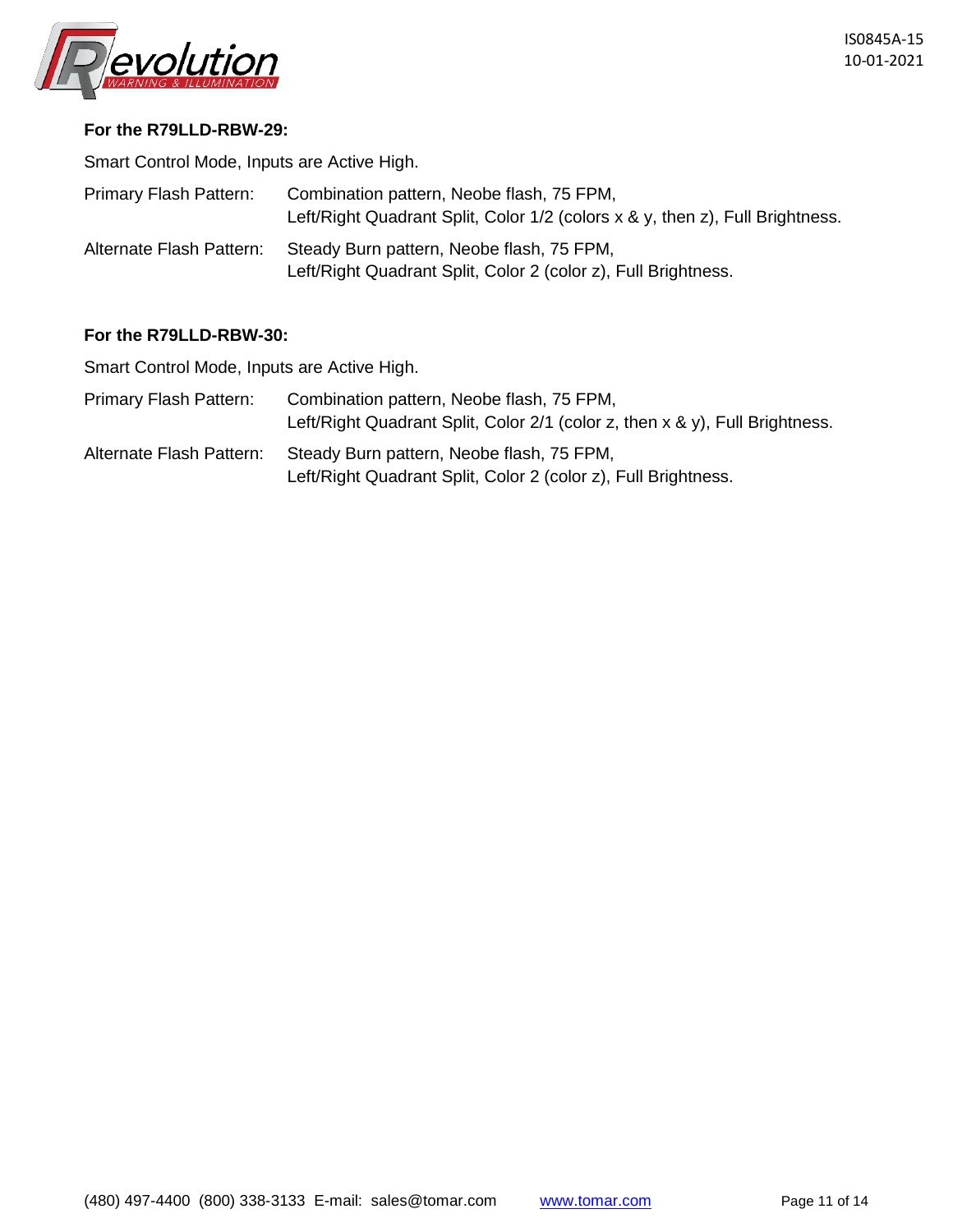

# **Addendum A**

## **SELECTABLE FLASH TYPE & RATE**

- 1. Neobe flash 150 FPM
- 2. Neobe flash 120 FPM
- 3. Neobe flash 75 FPM
- 4. Double flash 250 FPM
- 5. Double flash 125 FPM
- 6. Double flash 75 FPM
- 7. Single flash 375 FPM
- 8. Single flash 150 FPM
- 9. Single flash 120 FPM
- 10. Single flash 75 FPM

## **SELECTABLE PATTERN**

- 1. Alternating
- 2. Simultaneous [Phase 0] **<sup>7</sup>**
- 3. Combo (2 cycles alt  $+$  2 cycles sim)<sup>7</sup>
- 4. California steady (half flashing, half steady)<sup>7</sup>
- 5. Simultaneous [Phase  $11<sup>7</sup>$
- 6. Flicker
- 7. Clockwise 8
- 8. Counter Clockwise<sup>8</sup>
- 9. Steady Burn**<sup>7</sup>**
- 10. Multi flash 1<sup>6</sup>
- 11. Multi flash 2<sup>6</sup>
- 12. Multi flash 3 $<sup>6</sup>$ </sup>
- 13. Direct Control<sup>1</sup>

## **SELECTABLE QUADRANTS** <sup>3</sup>

- 1. Left/Right
- 2. Top/Bottom
- 3. Diagonal D/U
- 4. Right/Left
- 5. Bottom/Top
- 6. Diagonal U/D

Use the Sync wire (YELLOW) to step through the Flash Type & Rate table.

Single Tap - Step Forward Double Tap - Step Backward Touch and Hold <sup>5</sup> - Reset to Defaults and Toggles the Dim Setting (Bright or Dim)

Use the Alternate wire (BLUE) to step through the Pattern table.

Single Tap - Step Forward

Double Tap - Step Backward Touch and Hold <sup>5</sup> - Step through the Color settings<sup>2</sup>: Color 1 Color 2 Color 1/2 (1 then 2) Color 2/1 (2 then 1) Color 1:2 Color 2:1

Use the Sync and Alternate wires (YELLOW & BLUE) to step through the Quadrant table.

Single Tap - Step Forward Double Tap - Step Backward Touch and Hold <sup>5</sup> - Toggles the Inputs Active State<sup>4</sup> setting (High or Low).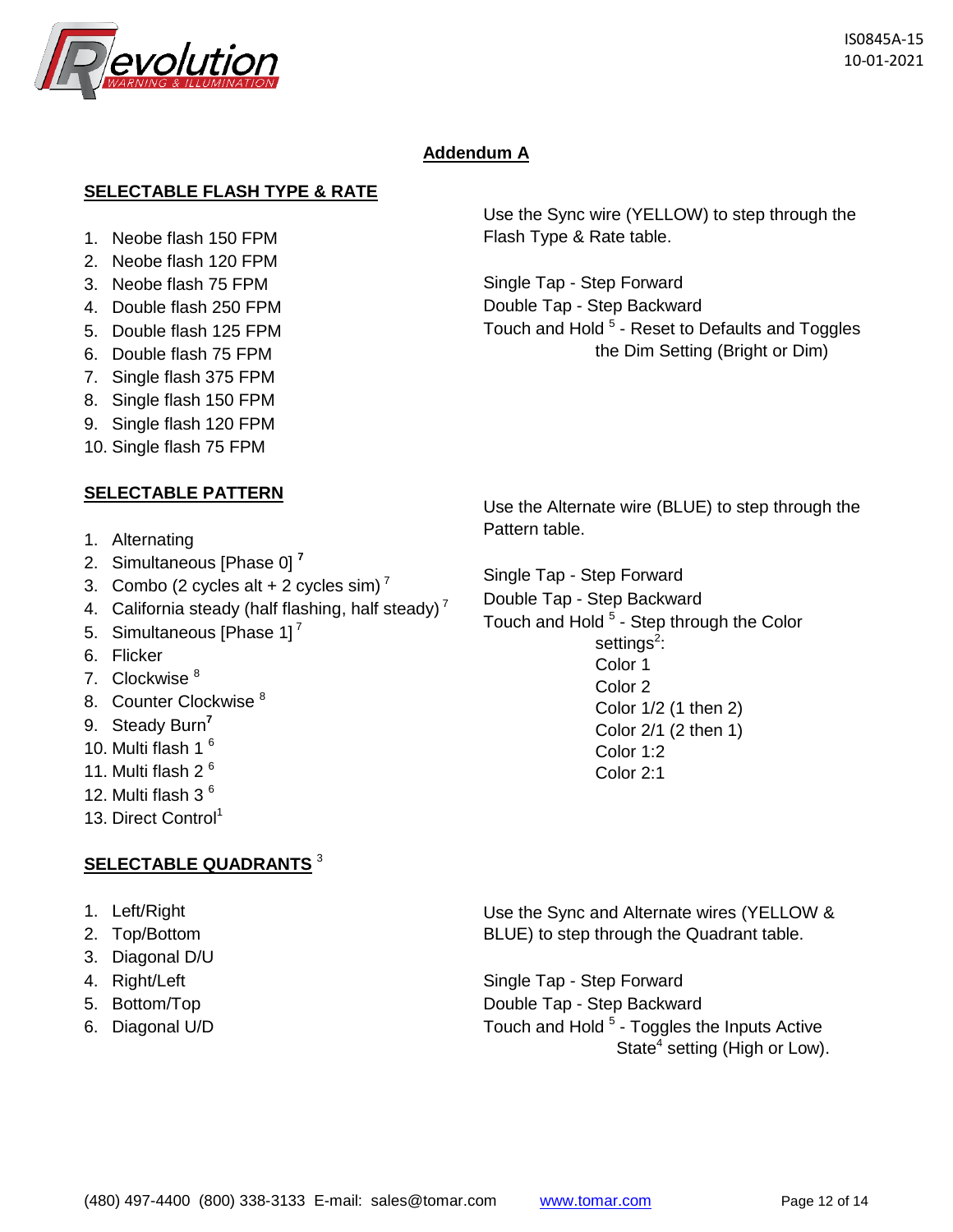

## **CONFIGURATION SELECTION NOTES:**

- 1) Direct Control is only selectable from the Primary Pattern selection.
- 2) The Color Settings are only available on the Dual Color models.
	- Color 1 Flash Patterns only use Color 1.
	- Color 2 Flash Patterns only use Color 2.
	- Color 1/2 Flash Patterns switch colors every time through a pattern. The first time through the pattern, Color 1 is used, the second time through the pattern Color 2 is used.
	- Color 2/1 Flash Patterns switch colors every time through a pattern. The first time through the pattern, Color 2 is used, the second time through the pattern Color 1 is used.
	- Color 1:2 Flash Patterns use Color 1 for Side A and Color 2 for Side B.
	- Color 2:1 Flash Patterns use Color 2 for Side A and Color 1 for Side B.
- 3) The Quadrants are Upper Left (UL), Upper Right (UR), Lower Left (LL) and Lower Right (LR). Left Quadrants are UL and LL. Right Quadrants are UR and LR. Top Quadrants are UL and UR. Bottom Quadrants are LL and LR. Diagonal D(own) Quadrants are UL and LR. Diagonal U(p) Quadrants are LL and UR.
- 4) Input Active State settings are High and Low. High means the input wire must be connected to +Vdc to activate the function. Low means the input wire must be connected to Ground to activate the function.
- 5) The hold time for the Touch and Hold action is 3 seconds.